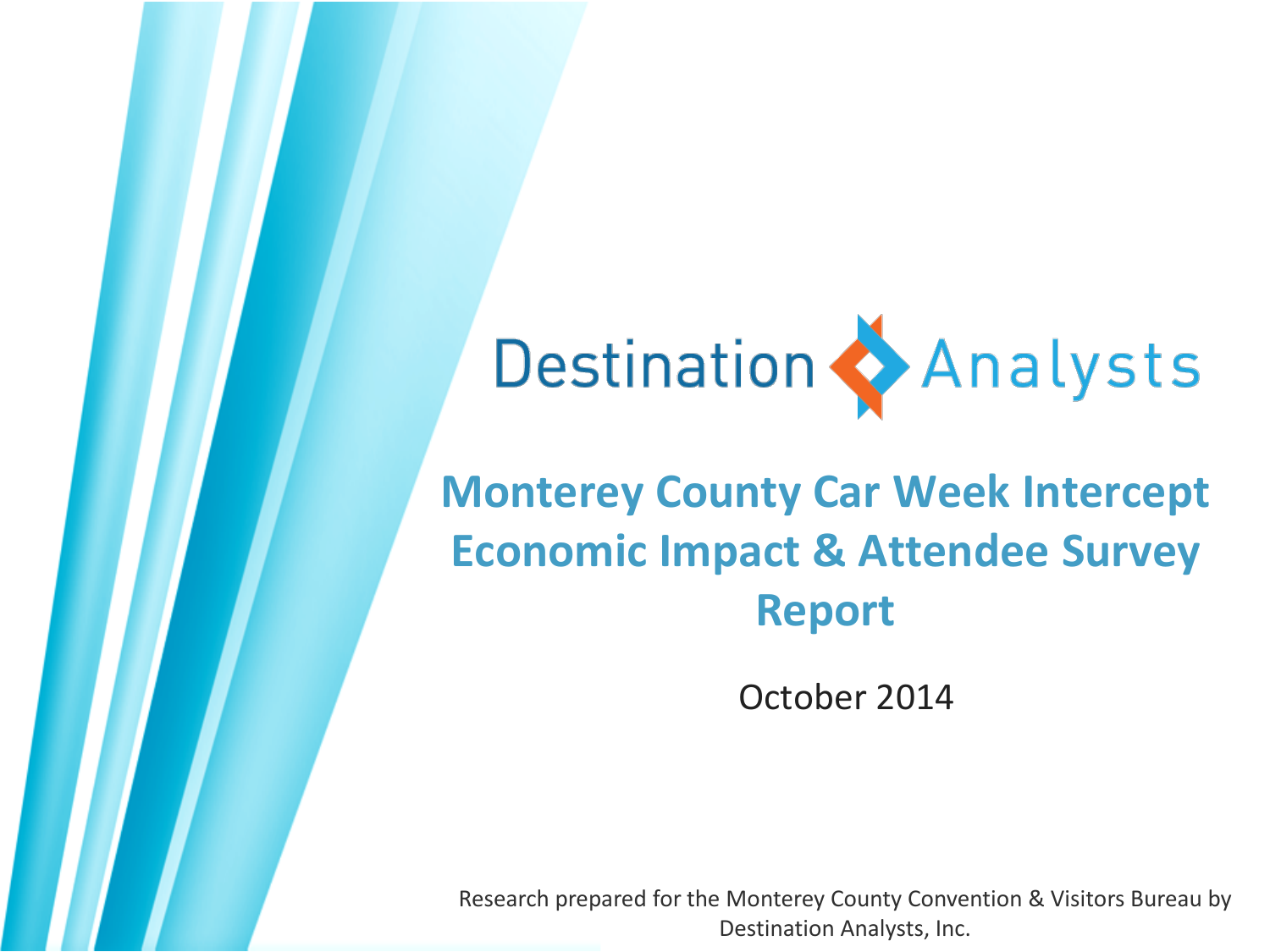# **Overview & Methodology**

This report presents the findings of a survey of attendees of Monterey County "Car Week" related events, conducted by Destination Analysts, Inc. on behalf of Monterey County Convention & Visitors Bureau for the objective of estimating the economic impact of this event for the County.

The primary tool used to gather this data was an intercept survey of event attendees. From August 13<sup>th</sup> through 15<sup>th</sup>, Destination Analysts' survey team fanned out across multiple Car Week related events around the County and randomly interviewed attendees. In total, 320 fully completed surveys of event attendees were gathered. To provide inputs for the economic impact estimates, the survey collected data on attendee place of residence, spending in the Monterey County area, and motivations for attending Car Week.

While the primary purpose of the survey was to provide data for the economic impact estimates, a number of additional questions were asked to develop an understanding of attendees. The results of these questions are shown in the Detailed Findings and Demographics sections of this report.

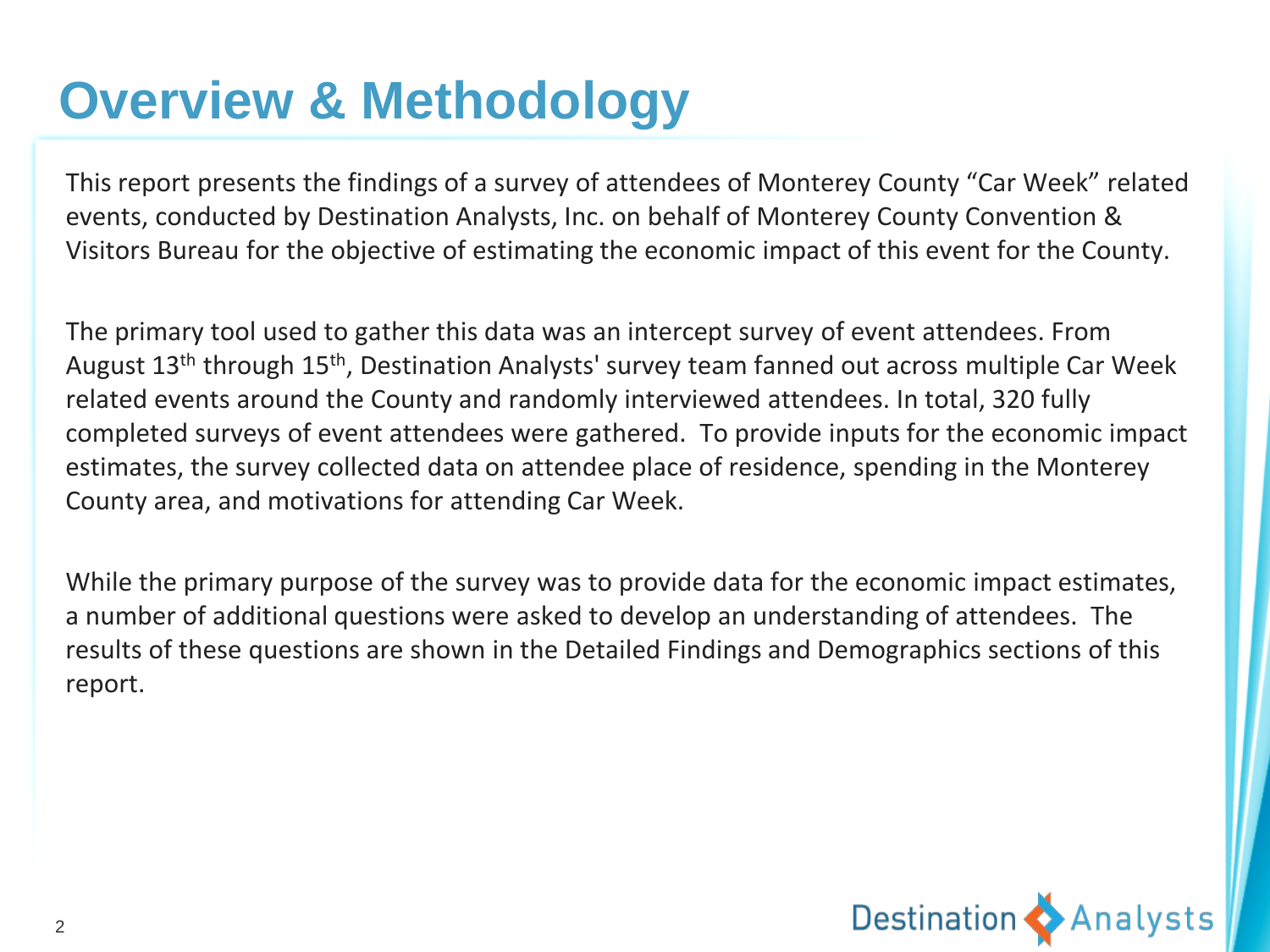# **Overview & Methodology (continued)**

IMPORTANT NOTE: Attendee spending is defined as spending in Monterey County by Car-Week related event attendees *who reside outside Monterey County*. Event attendees from outside Monterey County include travelers from outside the Monterey County area visiting specifically to attend a Car Week related event. Spending by Monterey County residents related to the event is specifically excluded from this analysis, as it cannot be claimed as an injection of new spending in the local economy.

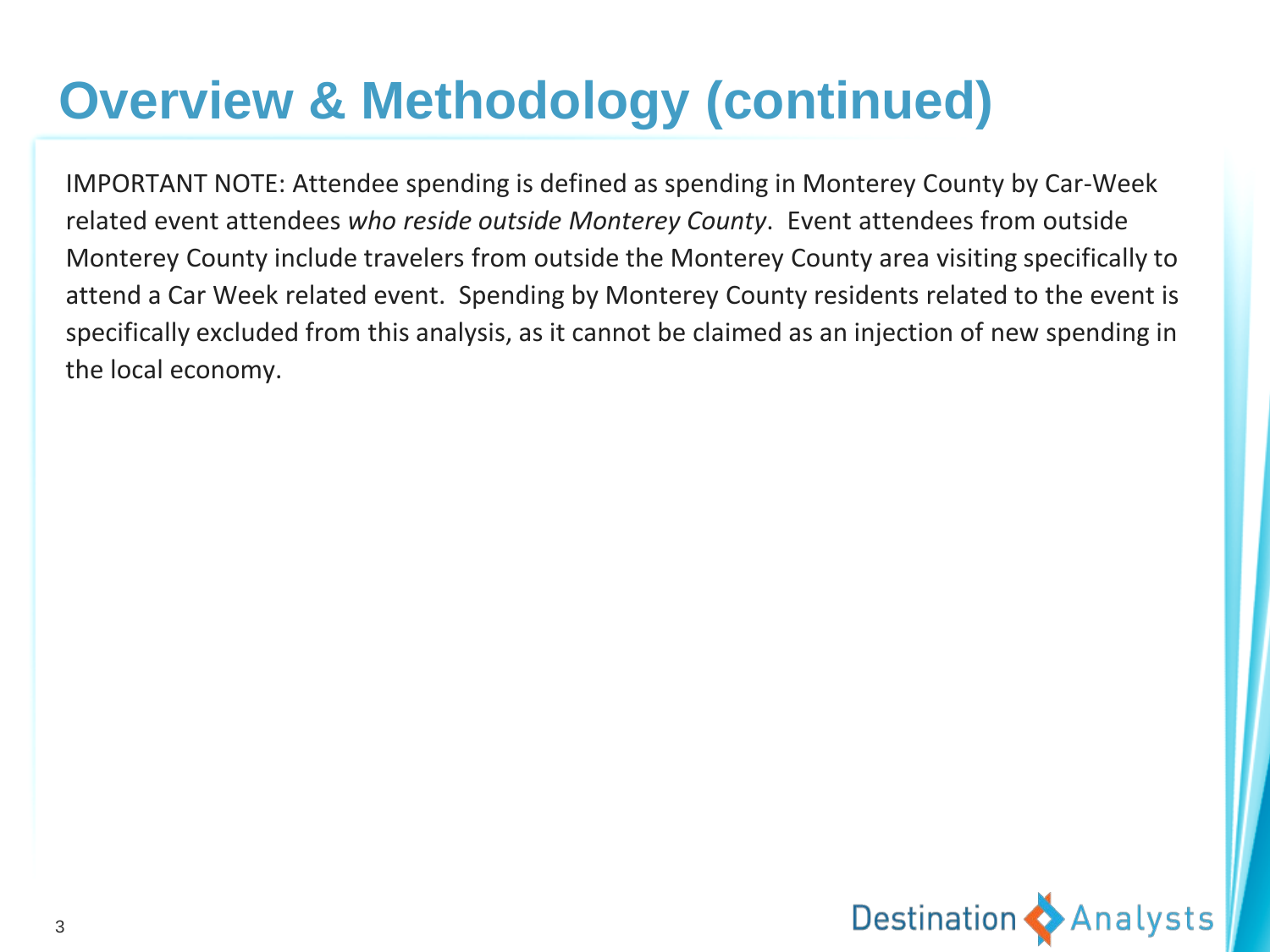## **Economic Impact Estimates**

| Influenced visitor days in Monterey County ----------------------------- 172,373  |  |
|-----------------------------------------------------------------------------------|--|
|                                                                                   |  |
| Influenced visitors in Monterey County hotels ------------------------- 17,978    |  |
| Influenced room nights sold in Monterey County hotels -------------- 36,214       |  |
|                                                                                   |  |
| Transient Occupancy Tax generated by Car Week------------------- \$1.4 million    |  |
| Sales tax revenues generated by Car Week--------------------------- \$3.4 million |  |

*\*An influenced attendee is defined as residing outside Monterey County and visiting the County specifically for Car Week \*\*Includes transient occupancy and sales taxes generated for governmental entities in the county* 

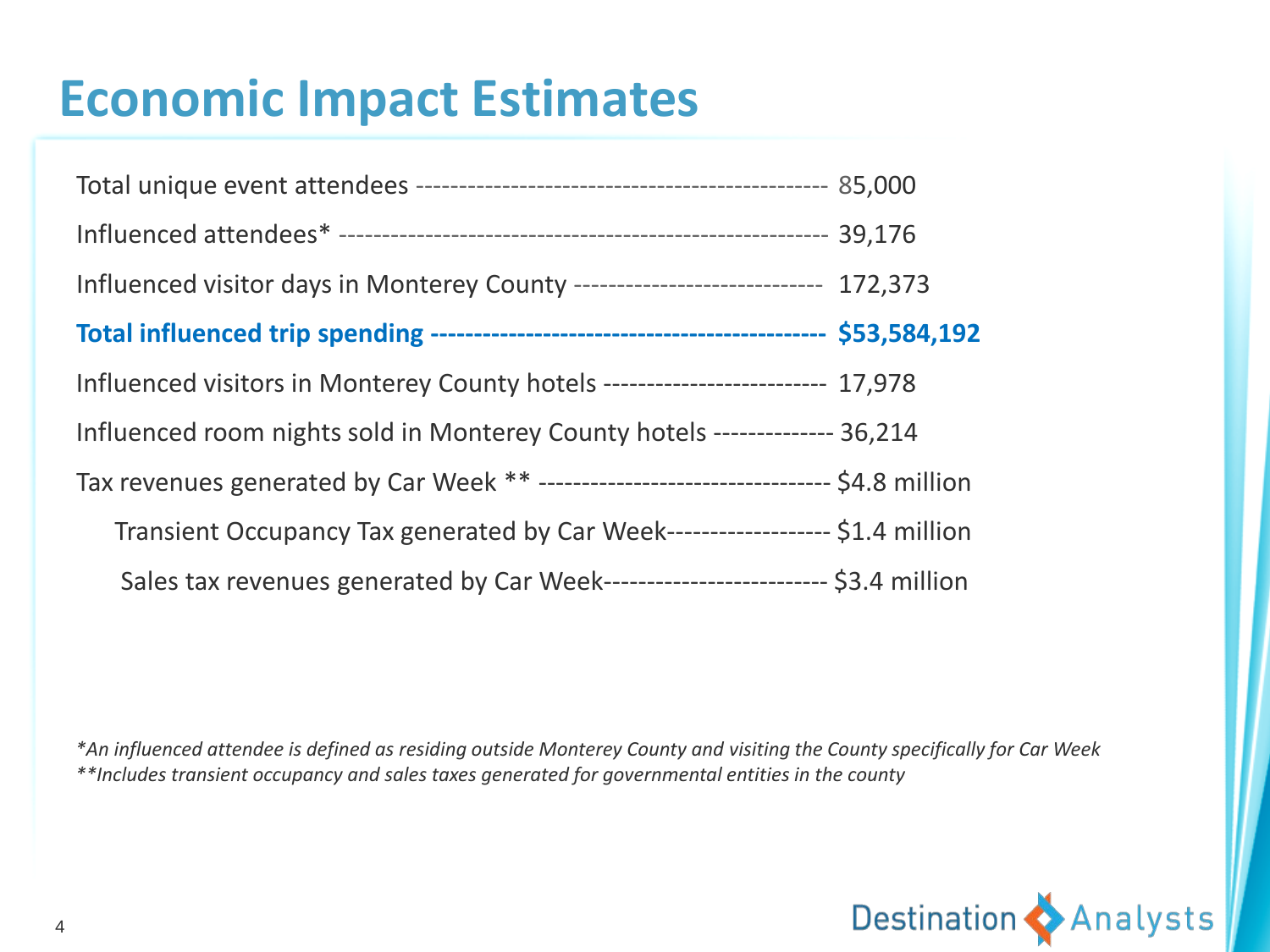### **Economic Impact Estimates—**

#### **Detailed Influenced Trip Spending**

Estimated total spending in Monterey County by influenced attendees—those who reside outside of Monterey County and visited specifically for Car Week is detailed by category below.

| Hotel/motel/inn                       | $\mathcal{L}$              | 13,342,469 |
|---------------------------------------|----------------------------|------------|
| <b>Restaurants</b>                    | $\mathcal{S}$              | 11,277,789 |
| <b>Retail purchases</b>               | $\boldsymbol{\mathcal{S}}$ | 6,262,003  |
| Entertainment & sightseeing           | $\mathcal{S}$              | 7,247,029  |
| Car rental fees                       | $\mathcal{S}$              | 6,182,876  |
| Gas, parking and local transportation | $\mathcal{S}$              | 3,956,563  |
| Other                                 | $\boldsymbol{\mathcal{S}}$ | 5,315,463  |
| TOTAL                                 | $\mathcal{P}$              | 53,584,192 |

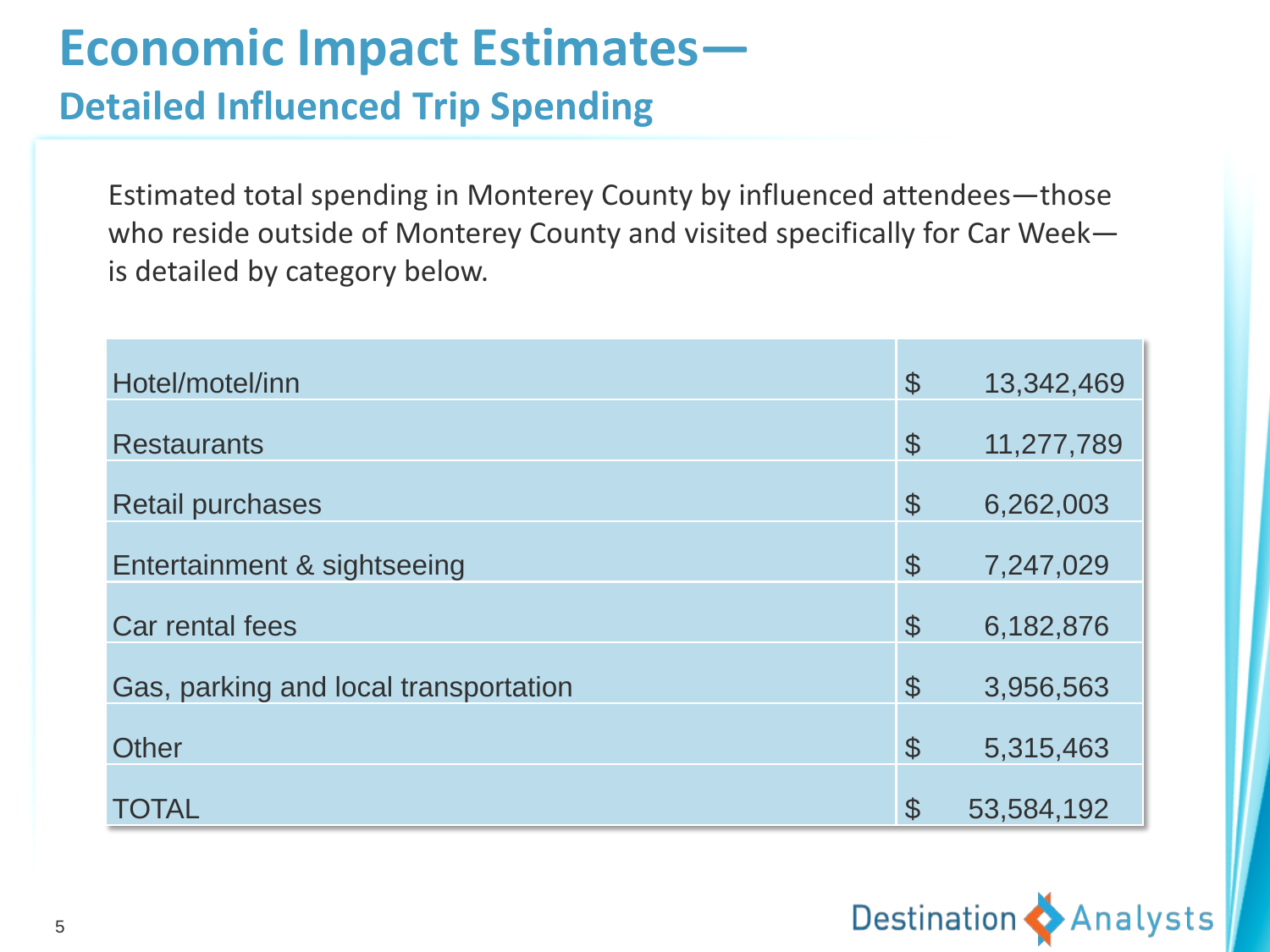# **Detailed Survey Findings**

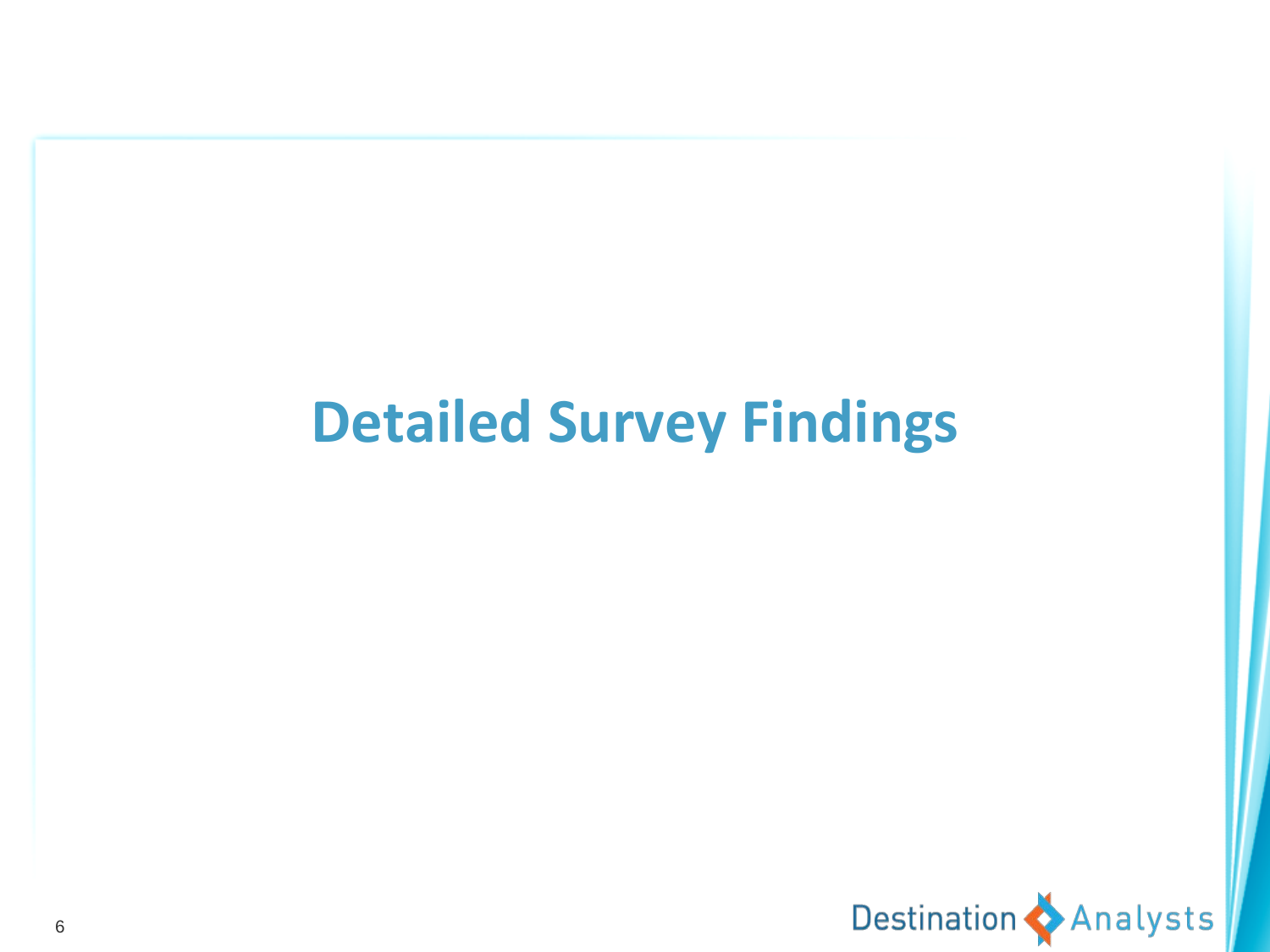#### **Monterey County Resident**

Over 50 percent of Monterey Car Show attendees that were surveyed live outside Monterey County (56.9%).



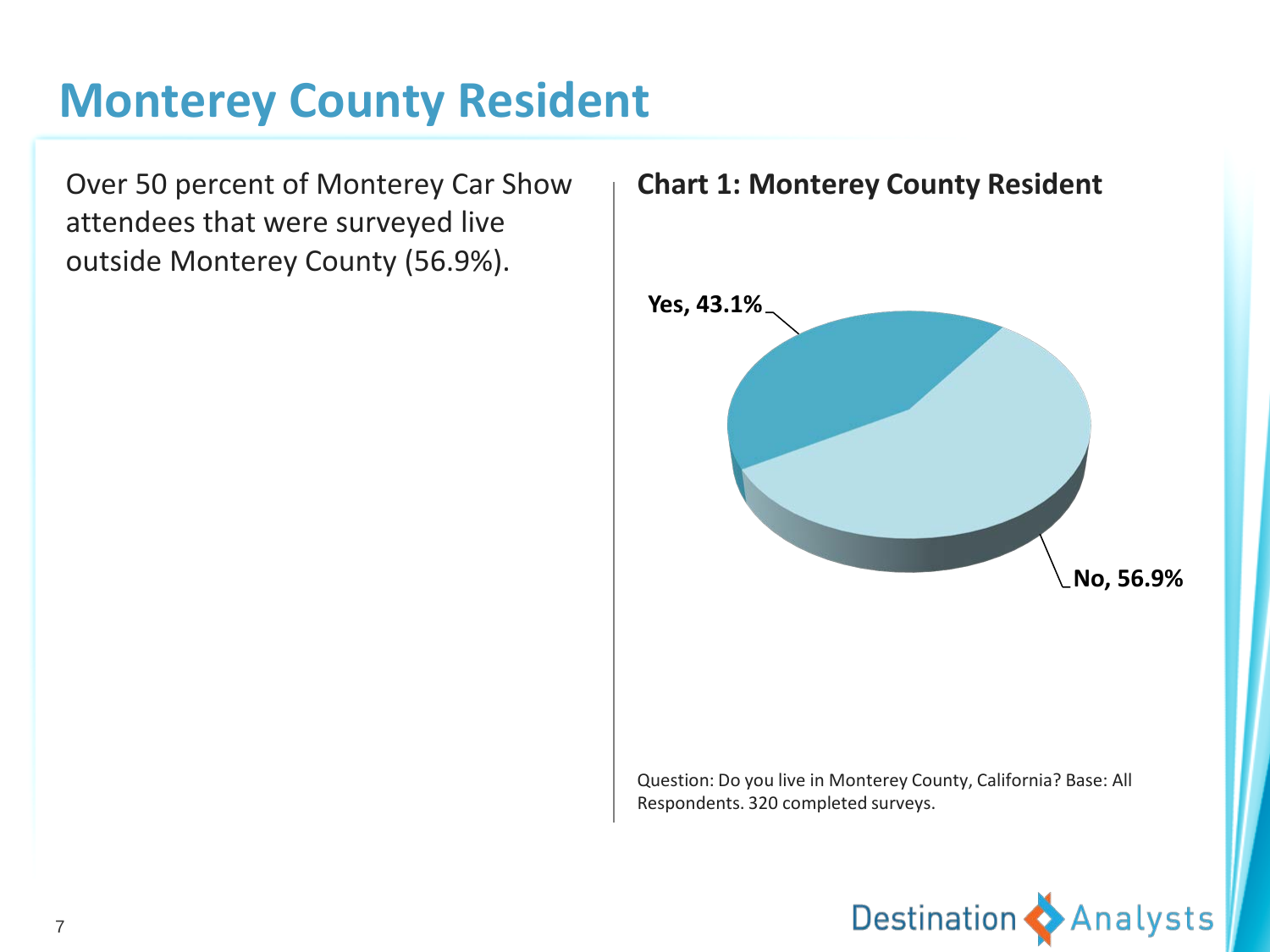### **Place of Residence**

One in four Car Week attendees surveyed who live outside of the U.S. reported residing in Germany (21.9%) or Canada (21.9%). Another 12.5 percent reported living in France, while an additional 12.5 percent of respondents reside in Italy. It is important to note that the survey was only available in English.

#### **Chart 2: Place of Residence**



Question: What town do you live in? Respondents who live outside of the U.S. Base: 32 completed surveys.

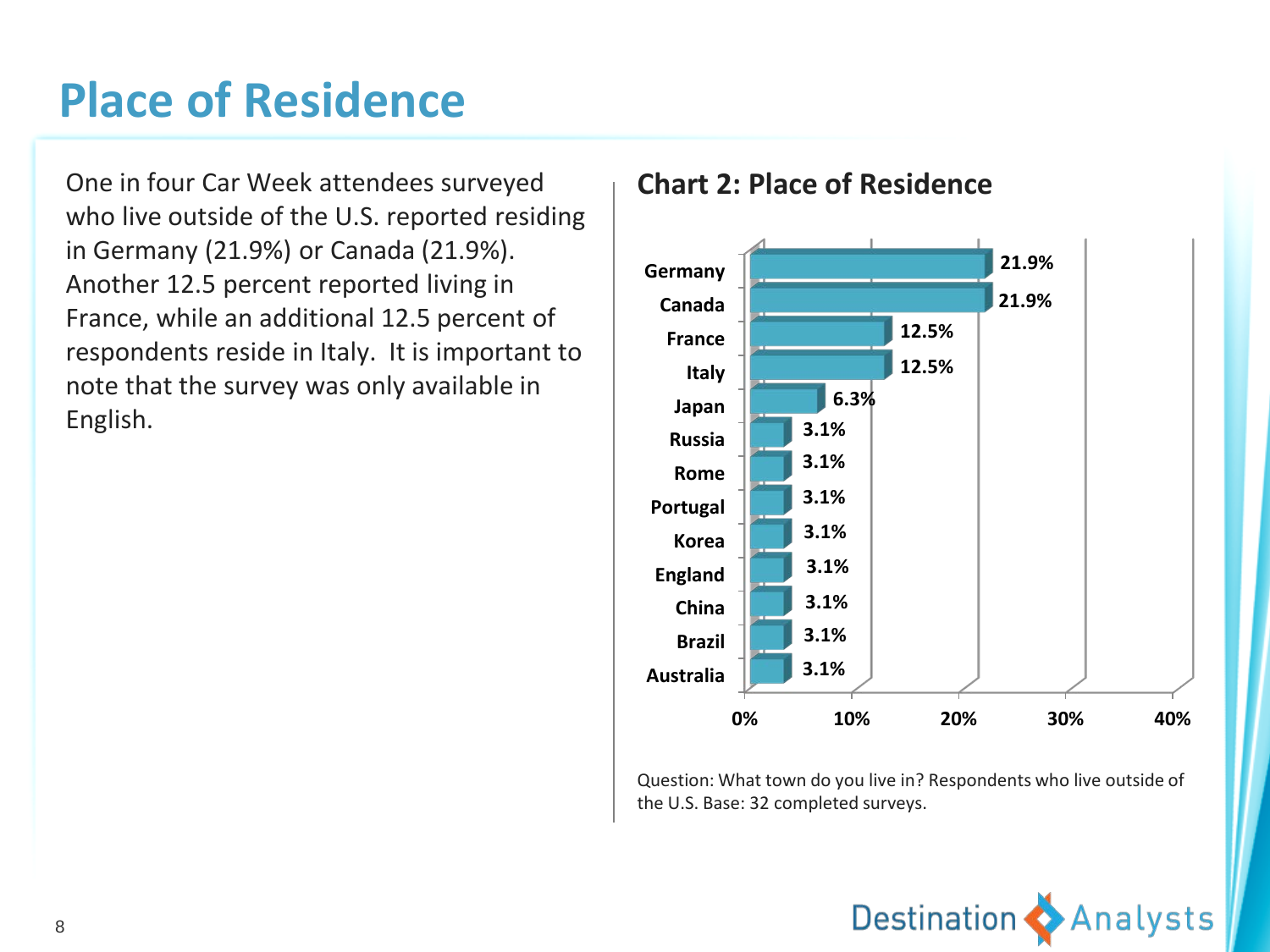### **Overnight Stay**

Over three fourths of attendees surveyed who live outside Monterey County stayed overnight in Monterey County during their trip (77.0%). The remaining 23.0 percent did not stay overnight anywhere in Monterey County.



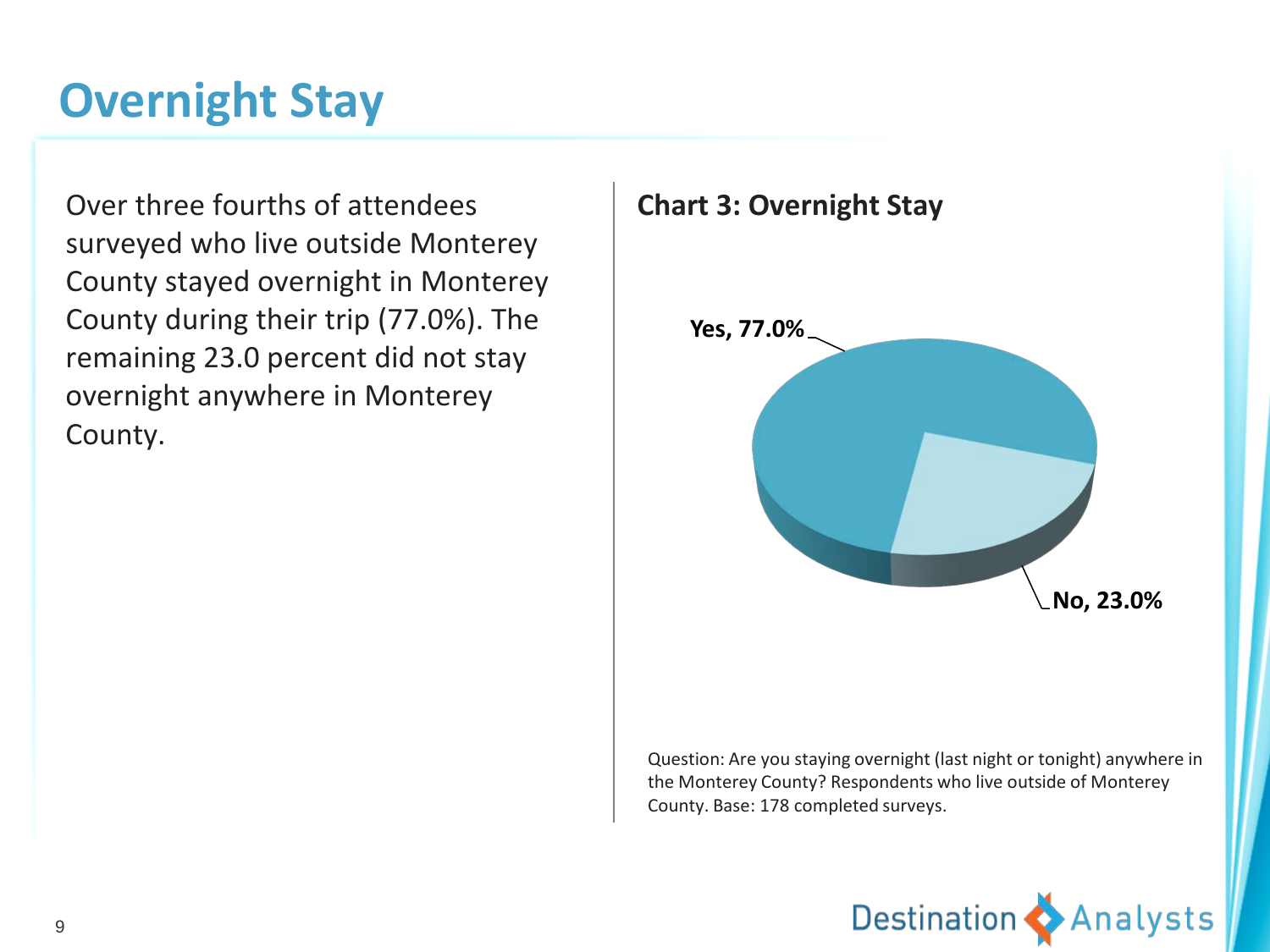### **Place of Stay**

Over half of Car Week attendees surveyed who stayed overnight in Monterey County stayed in a hotel, motel or inn within Monterey County during their trip (59.6%), while 28.7 percent stayed in a private residence in Monterey County. On average, overnight visitors spent approximately 4.6 nights in Monterey County.





Question: Where did you (or will you) stay overnight? Respondents who live outside of Monterey County. Base: 136 completed surveys.

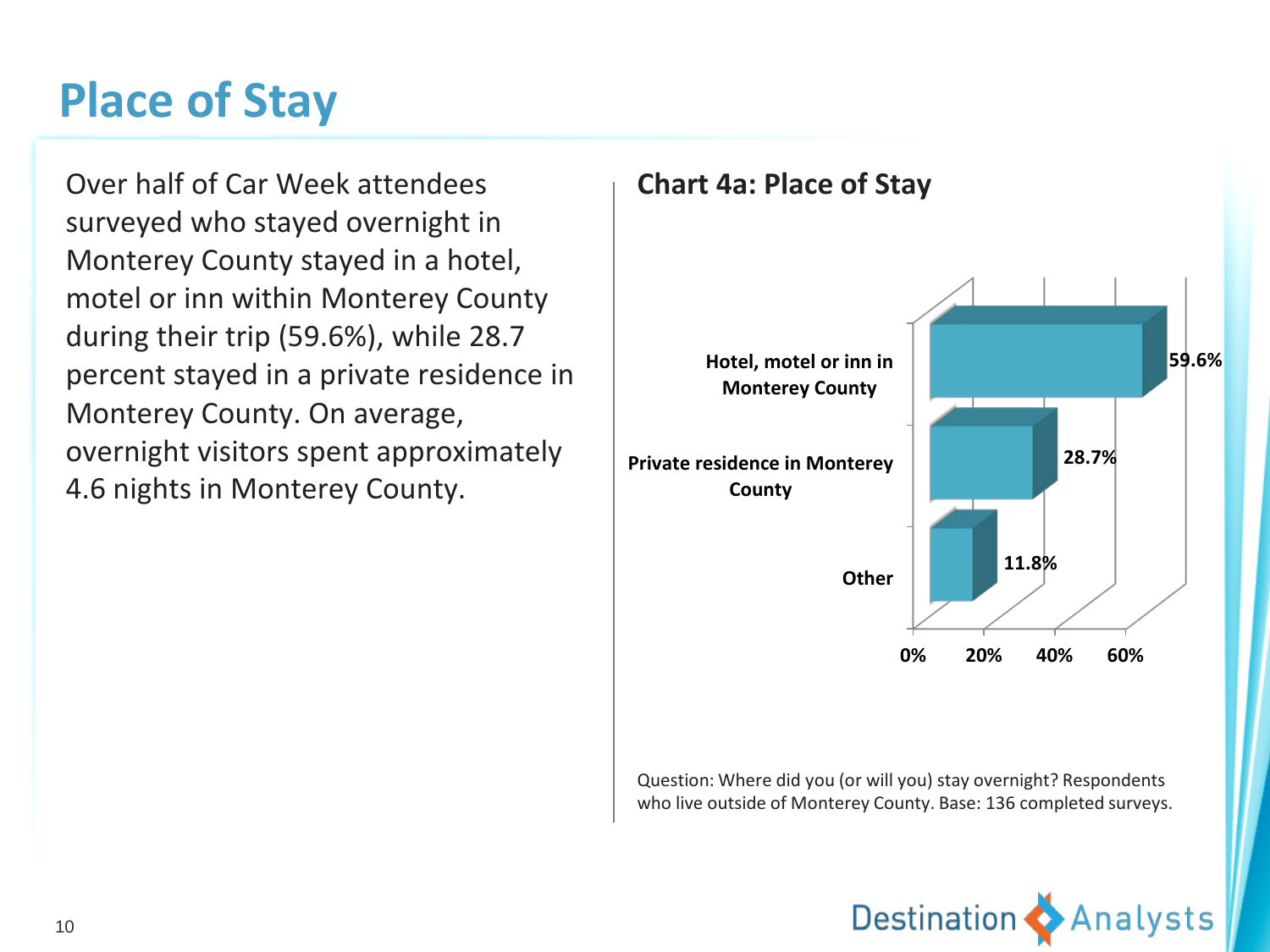### **Total Nights in Monterey County**

40.9 percent of Car Week attendees surveyed who live outside Monterey County stayed five or more nights. 22.1 percent stayed four nights and only 6.5 percent stayed one night. On average, overnight visitors spent approximately 4.4 nights in Monterey County.

#### **0% 20% 40% 60% 1 2 3 4 5 or more 4.7% 7.1% 22.0% 22.0% 44.1% Mean = 4.6 Nights**

**Chart 4b: Total Nights in Monterey County**

Question: How many nights did you, or will you, stay in Monterey County? Respondents who live outside of Monterey County. Base: 127 completed surveys.

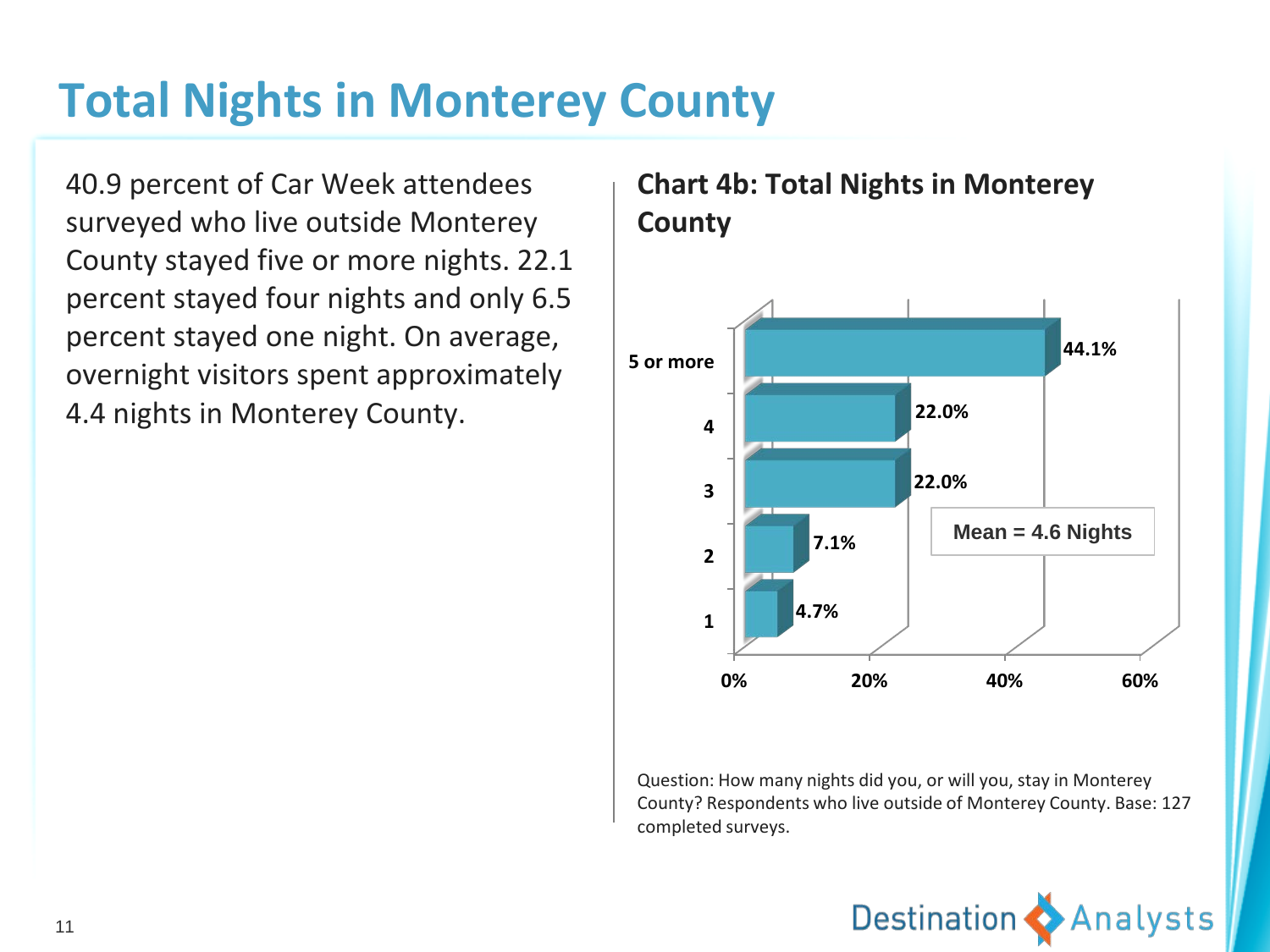### **Reason for Visiting Monterey County**

81.1 percent of Car Week attendees surveyed who live outside Monterey County primarily visited the city to attend Car Week. This distinction is important, as spending by this group contributes to the total direct incremental spending used in the economic impact estimates presented earlier.

Smaller proportions of attendees who live outside Monterey County came to the area primarily for vacation (9.4%) or for a weekend getaway (6.7%).

Question: What is your PRIMARY REASON for this visit Monterey County? Base: 180 completed surveys.

#### **Chart 5: Reason for Visiting Monterey County**



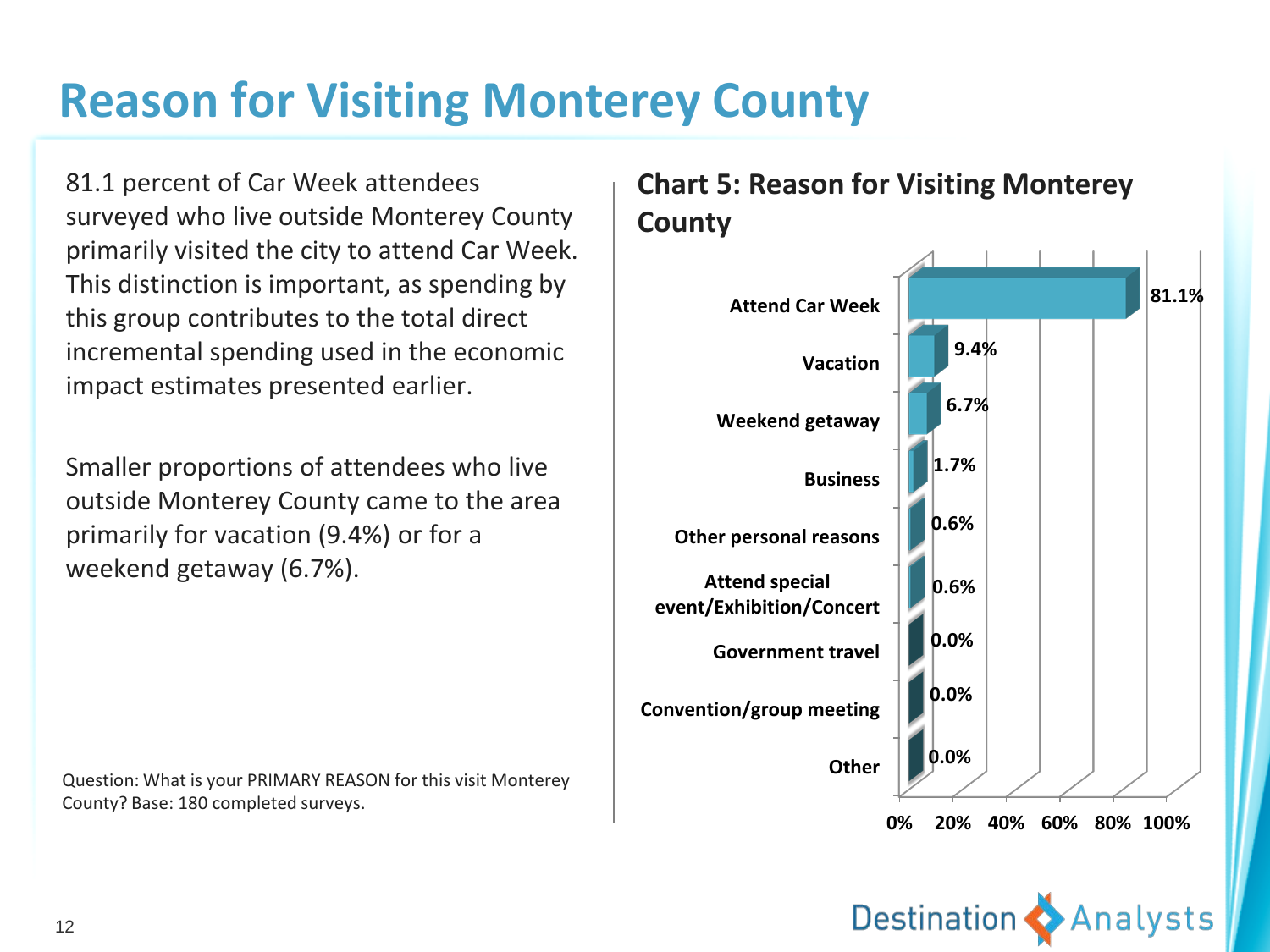### **Spending in Monterey County**

Car Week attendees who live outside Monterey County spent an average of \$687.93 per day while in Monterey. The largest share of this spending went to overnight accommodations (\$178.83), followed by restaurants and dining (\$152.34), and entertainment and sightseeing (\$98.87). As shown in the table below, Car Week attendees staying overnight in Monterey County hotels represent the greatest visitor spending impact at \$837.42 per day.

|                                           | <b>All Visitors</b> | Day<br><b>Trippers</b> | All Over-<br><b>Night Guests</b> | <b>Hotel</b><br><b>Guests</b> |
|-------------------------------------------|---------------------|------------------------|----------------------------------|-------------------------------|
| Hotel/motel/inn                           | \$178.83            | \$81.00                | \$199.95                         | \$245.64                      |
| <b>Restaurants</b>                        | \$152.34            | \$89.34                | \$167.33                         | \$176.74                      |
| <b>Entertainment &amp;</b><br>sightseeing | \$99.87             | \$37.39                | \$113.24                         | \$120.84                      |
| <b>Retail purchases</b>                   | \$88.65             | \$30.21                | \$103.41                         | \$107.86                      |
| <b>Car rental fees</b>                    | \$83.87             | \$55.00                | \$91.80                          | \$101.52                      |
| Gas, parking and local<br>transportation  | \$54.37             | \$53.00                | \$55.48                          | \$64.81                       |
| Other                                     | \$30.00             | \$0.00                 | \$30.00                          | \$20.00                       |
| <b>Total</b>                              | \$687.93            | \$345.94               | \$761.21                         | \$837.42                      |
| <b>Base</b>                               | 156                 | 29                     | 125                              | 76                            |

#### **Chart 6: Spending in Monterey County**



Question: Approximately how much PER DAY will you spend on the following while in Monterey County? Please only include spending inside Monterey County. Base: 156 completed surveys.

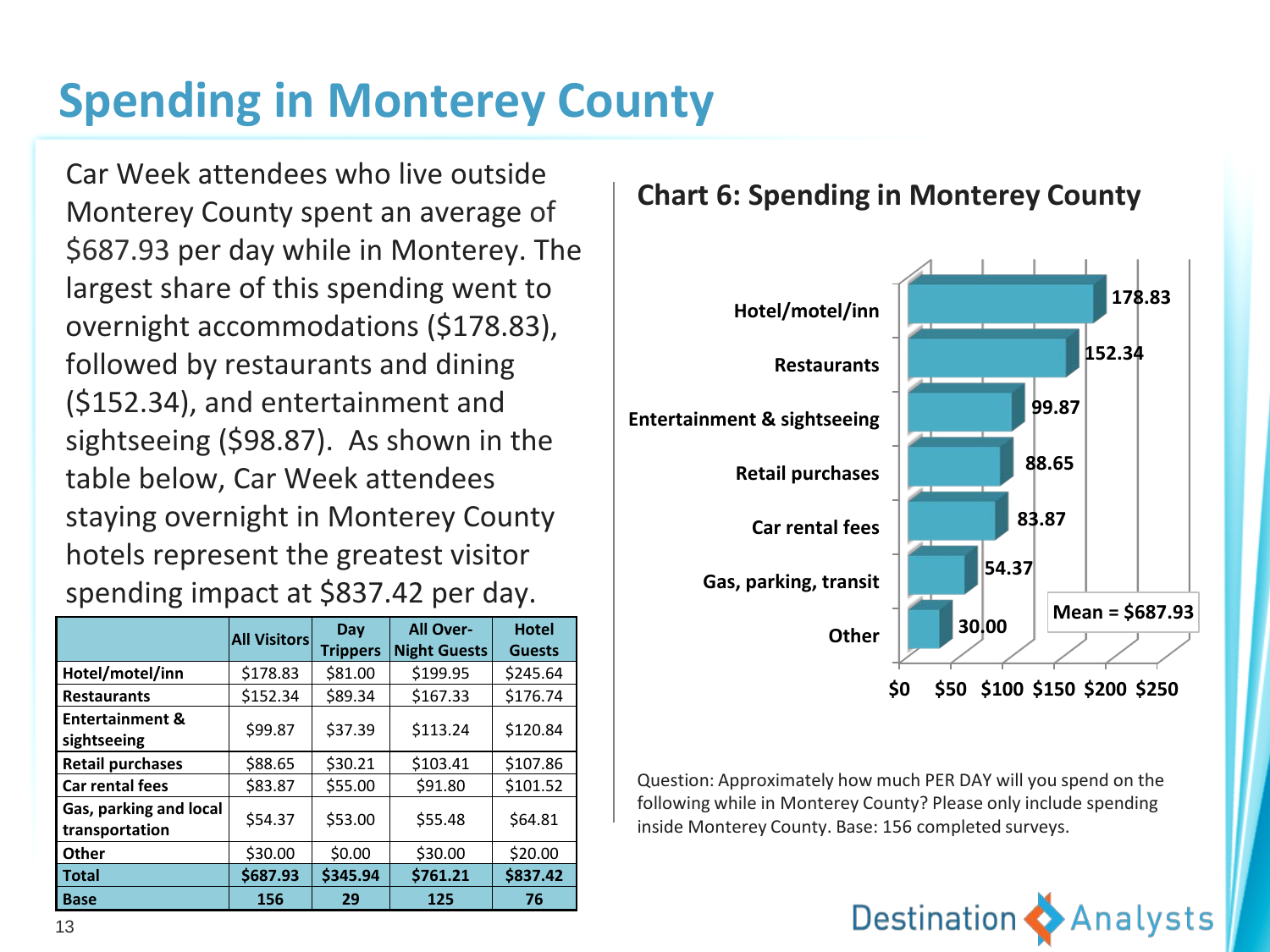### **Attendees Covered by Spending**

Over half of Car Week attendees surveyed who live outside Monterey County said the spending they reported covered two people (54.1%). With an average of 2.3 people covered by the reported spending, the per person daily spending in Monterey County was approximately \$296.25.

#### **Chart 7: Attendees Covered by Spending**



Question: How many Car Week attendees did this spending cover? Base: 148 completed surveys.

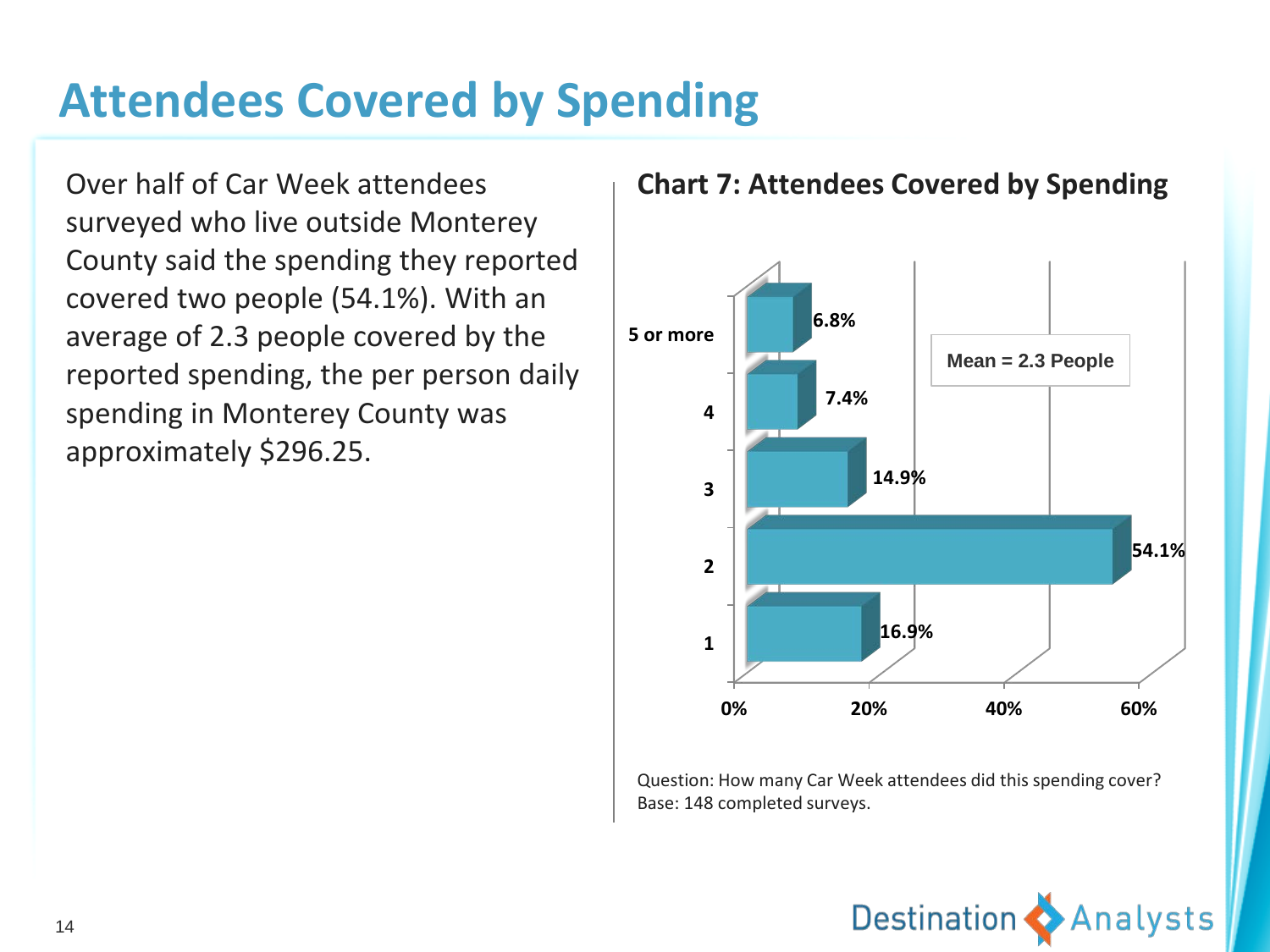### **Areas Visited During Trip**

When asked which areas of the County they visited on their trip to Monterey County for Car Week, fully 83 percent of Car Week attendees surveyed reported visiting Monterey/Pacific Grove. Carmel Valley and Carmel-by-the-Sea were the next most visited areas reported by respondents, at 57.7 percent. Pebble Beach followed with 41.8 percent.

#### **Chart 8: Areas Visited During Trip**



Question: Which of these Monterey County areas did you visit on this trip? (Select all that apply) Base: 182 completed surveys.

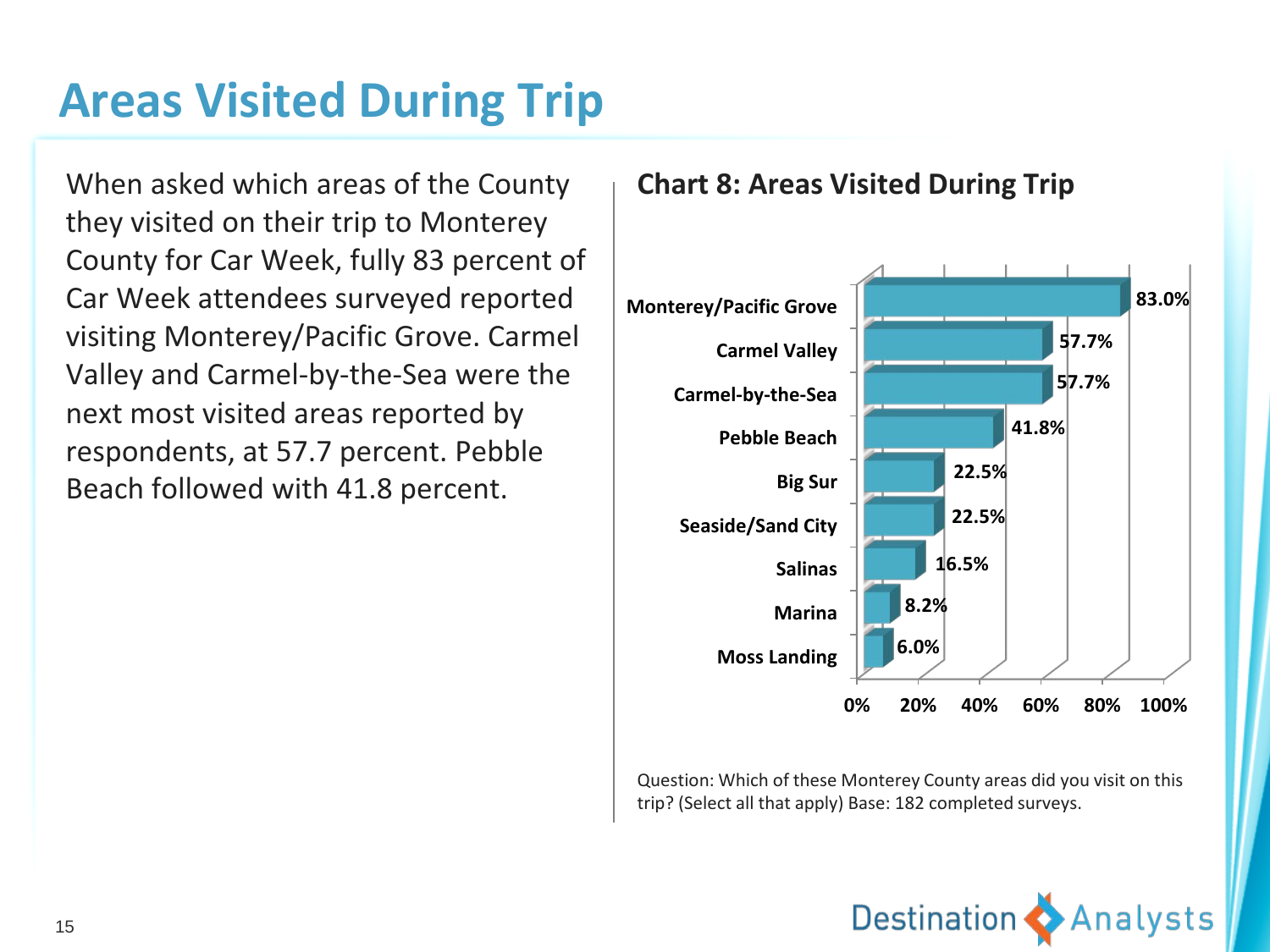### **Satisfaction With Car Week Experience**

Monterey Car Week provides a highly satisfactory experience. Using a fivepoint scale from "Very satisfied" to "Very unsatisfied," survey respondents were asked to rate their satisfaction with Car Week. Nine in ten attendees said they were "Satisfied" (19.1%) or "Very satisfied" (71.2%) with their experience.

#### **Chart 9: Satisfaction With Car Week Experience**



Question: How satisfied are you with your experience at Car Week? Base: All Respondents. 319 completed surveys.

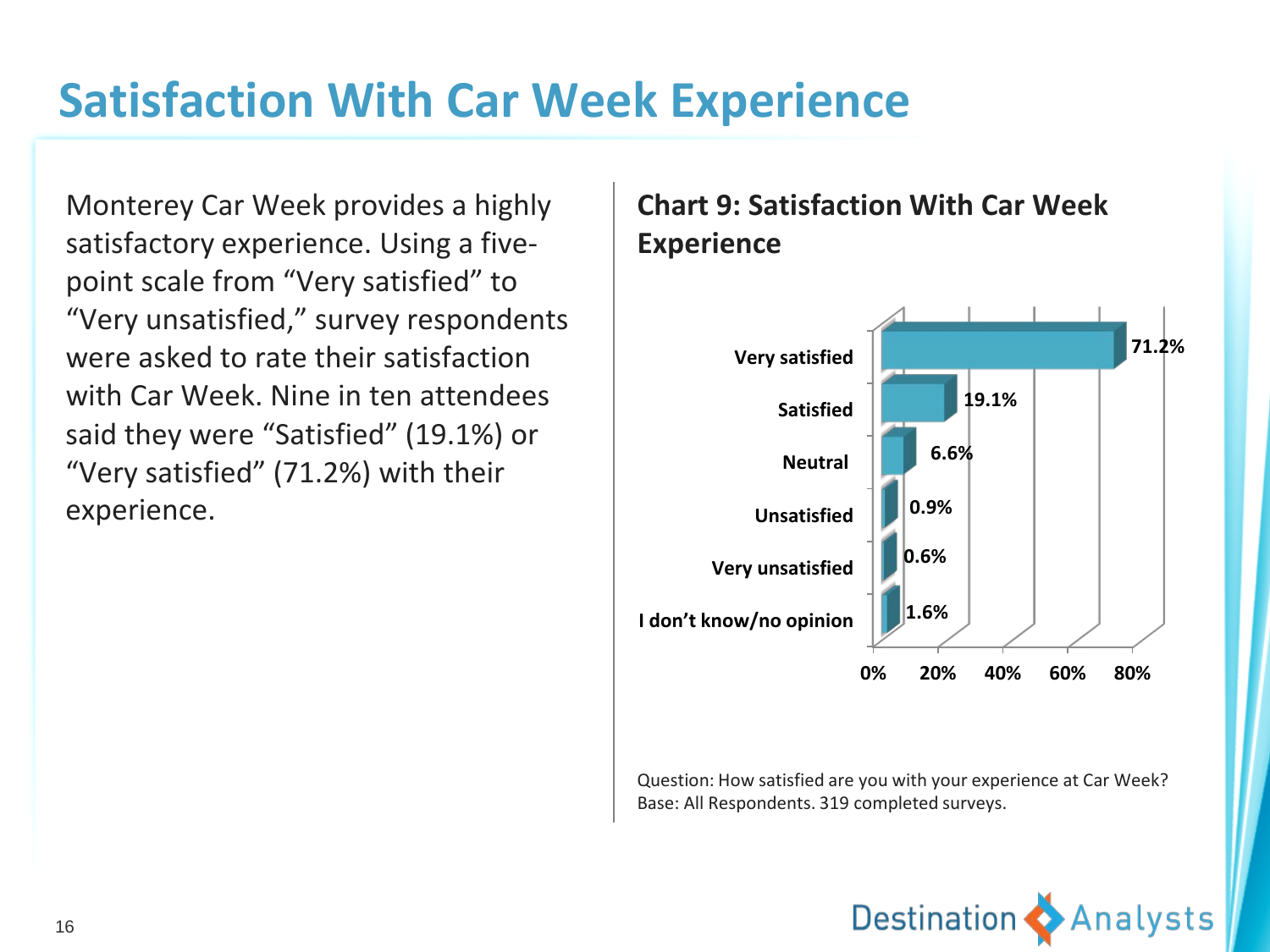### **Car Week Events Attended**

Car Week attendees were asked which Car Week events they attended or planned on attending. Nearly one in three said they would attend the RM Auction (31.7%). This was followed by the Pebble Beach Tour d'Elegance (24.6%) and the Rolex Monterey Motorsports Reunion (24.6%). The Concorso Italiano and Carmel Mission Classic were the next most frequented events reported by respondents with 22.5 percent and 21.6 percent, respectively.

Question: Which of the following events did you or will you attend? (Check all that apply) Base: All Respondents. 334 completed surveys.

#### **Chart 10: Car Week Events Attended**

|                                                          | <b>Total</b> |
|----------------------------------------------------------|--------------|
| <b>RM Auction</b>                                        | 31.7%        |
| Pebble Beach Tour d'Elegance                             | 24.6%        |
| Rolex Monterey Motorsports Reunion                       | 24.6%        |
| Concorso Italiano                                        | 22.5%        |
| <b>Carmel Mission Classic</b>                            | 21.6%        |
| The Little Car Show )                                    | 20.7%        |
| Concours on the Ave                                      | 18.9%        |
| Pebble Beach Concours d'Elegance                         | 18.3%        |
| Russo and Steele's 14th Annual Sports and Muscle Auction | 15.6%        |
| Crash d'Concours                                         | 15.0%        |
| The Quail, A Motorsports Gathering                       | 13.2%        |
| Pebble Beach Auction                                     | 12.9%        |
| Mecum Muscle Cars & More                                 | 12.6%        |
| <b>Bonhams Quail Lodge Auction</b>                       | 9.9%         |
| 20th Annual Pacific Grove Concours Auto Rally            | 9.6%         |
| Automobilia Monterev                                     | 9.3%         |
| Legends of the Autobahn                                  | 9.3%         |
| <b>Rick Cole Auctions</b>                                | 8.7%         |
| Gordon McCall's Motorworks Revival                       | 7.8%         |
| Werks Reunion                                            | 7.5%         |
| Concours d'LeMons Monterey                               | 7.2%         |
| The Barnyard Ferrari Event                               | 7.2%         |
| Classic Motorsports Magazine Kick-off Cruise             | 5.1%         |
| Automobilia Monterey                                     | 5.1%         |
| Dine in DeVine                                           | 4.5%         |
| Automotive Film and Arts Festival                        | 4.5%         |
| Monterey Car Week Rally                                  | 4.2%         |
| Italian Stampede                                         | 3.3%         |
| Serata Italiana                                          | 1.5%         |

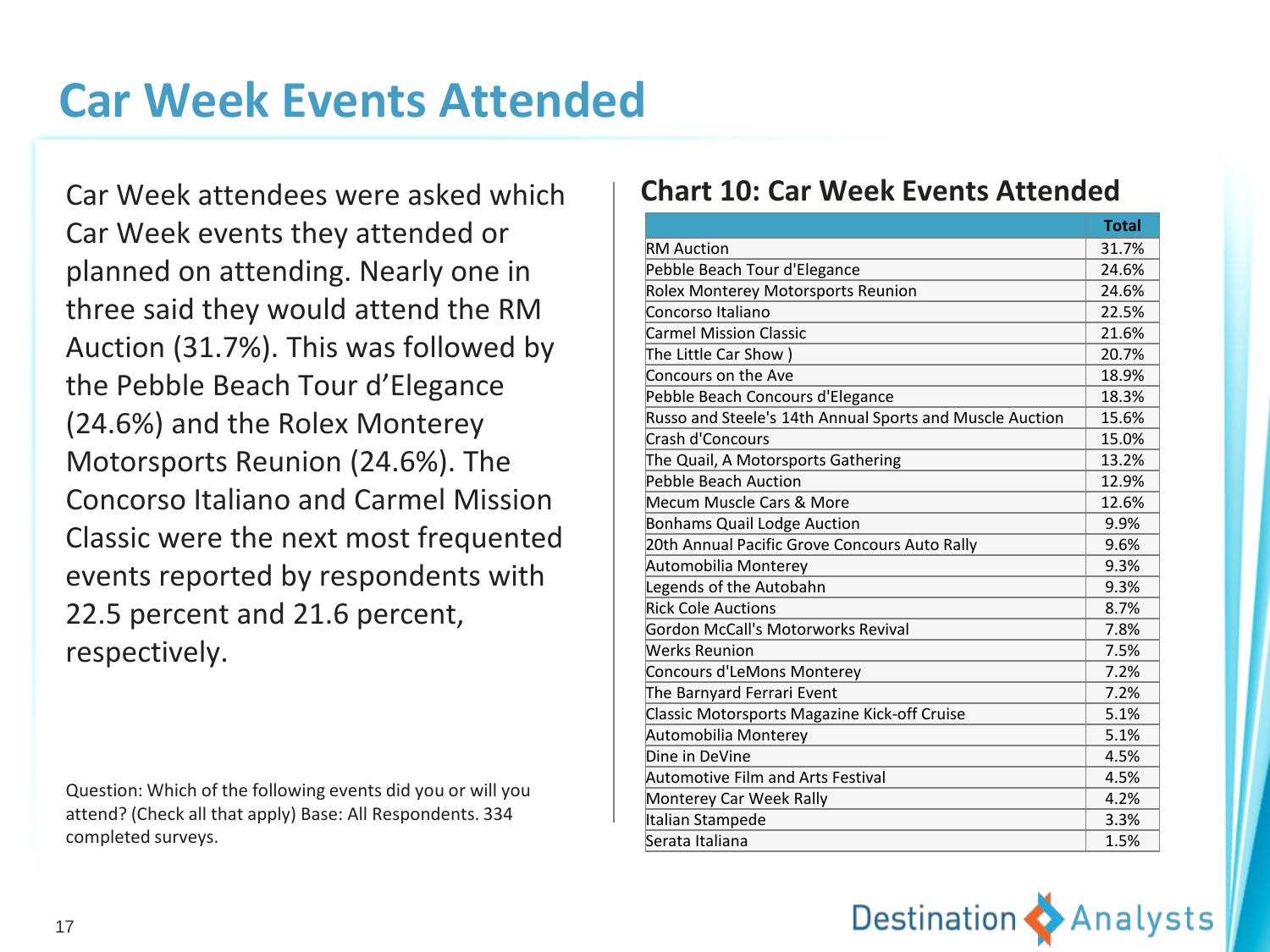### **Children in Party**

Less than one fifth of respondents attended Monterey Car Week with children under the age of 18 (18.7%), suggesting this event has a much higher appeal for adults.

#### **Chart 9: Children in Party**



Question: Do you have children under 18 with you at the event today? Base: All Respondents. 315 completed surveys.

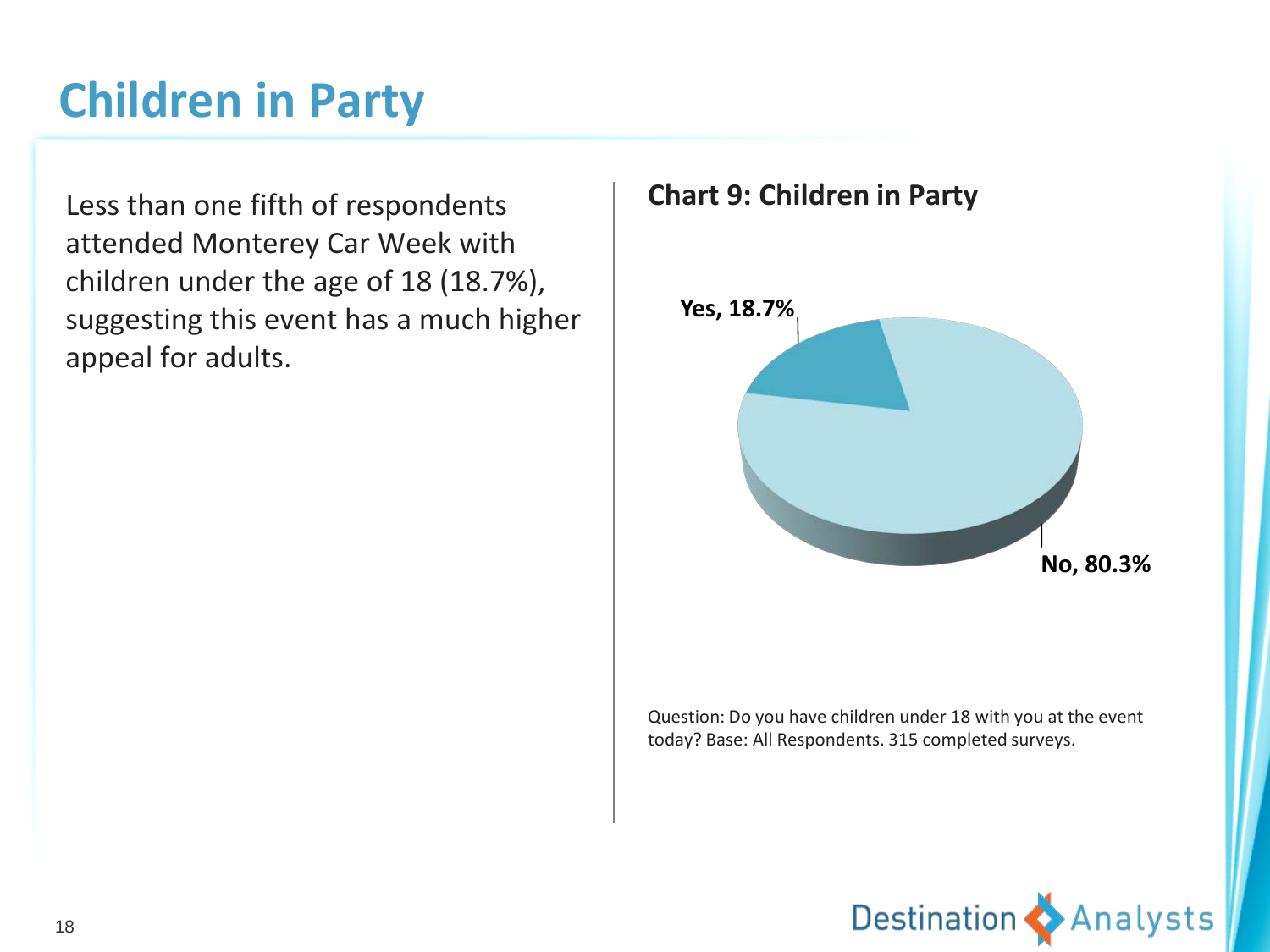#### **Days Spent at Car Week**

27.9 percent of respondents spent three days at this year's Monterey Car Week. Another 23.1 percent spent two days and nearly one in three respondents spent four or more days at the event (31.3). On average, attendees (including Monterey County residents) spend approximately 3 days at Monterey Car Week.

#### **0% 10% 20% 30% 40% One Two Three Four Five or more 17.6% 23.1% 27.9% 16.0% 15.4% Mean = 3.0**

Question: How many days will you attend Car Week? Base: All Respondents. 313 completed surveys.



**Chart 10: Days Spent at Car Week**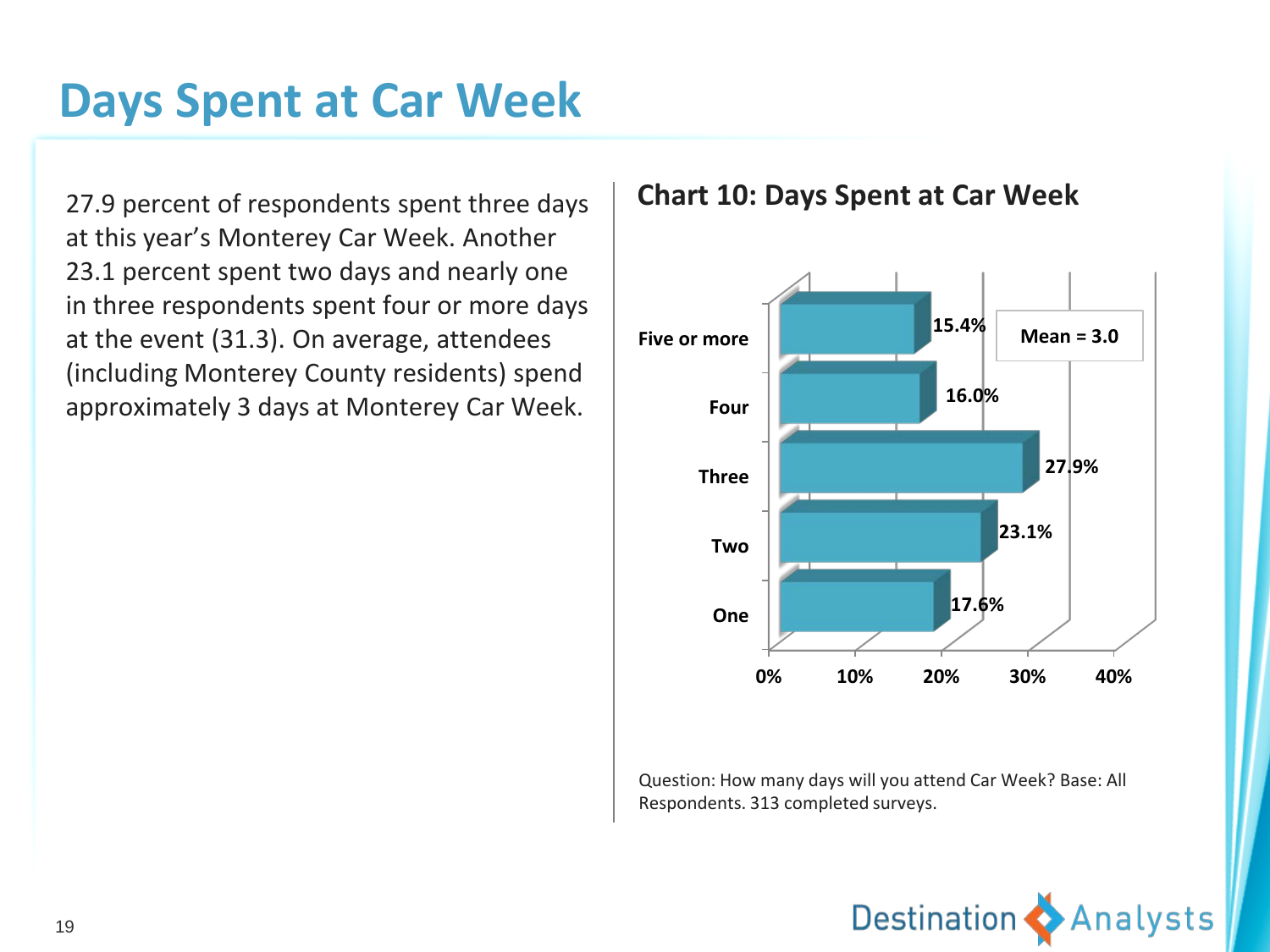# **Sample Demographics**

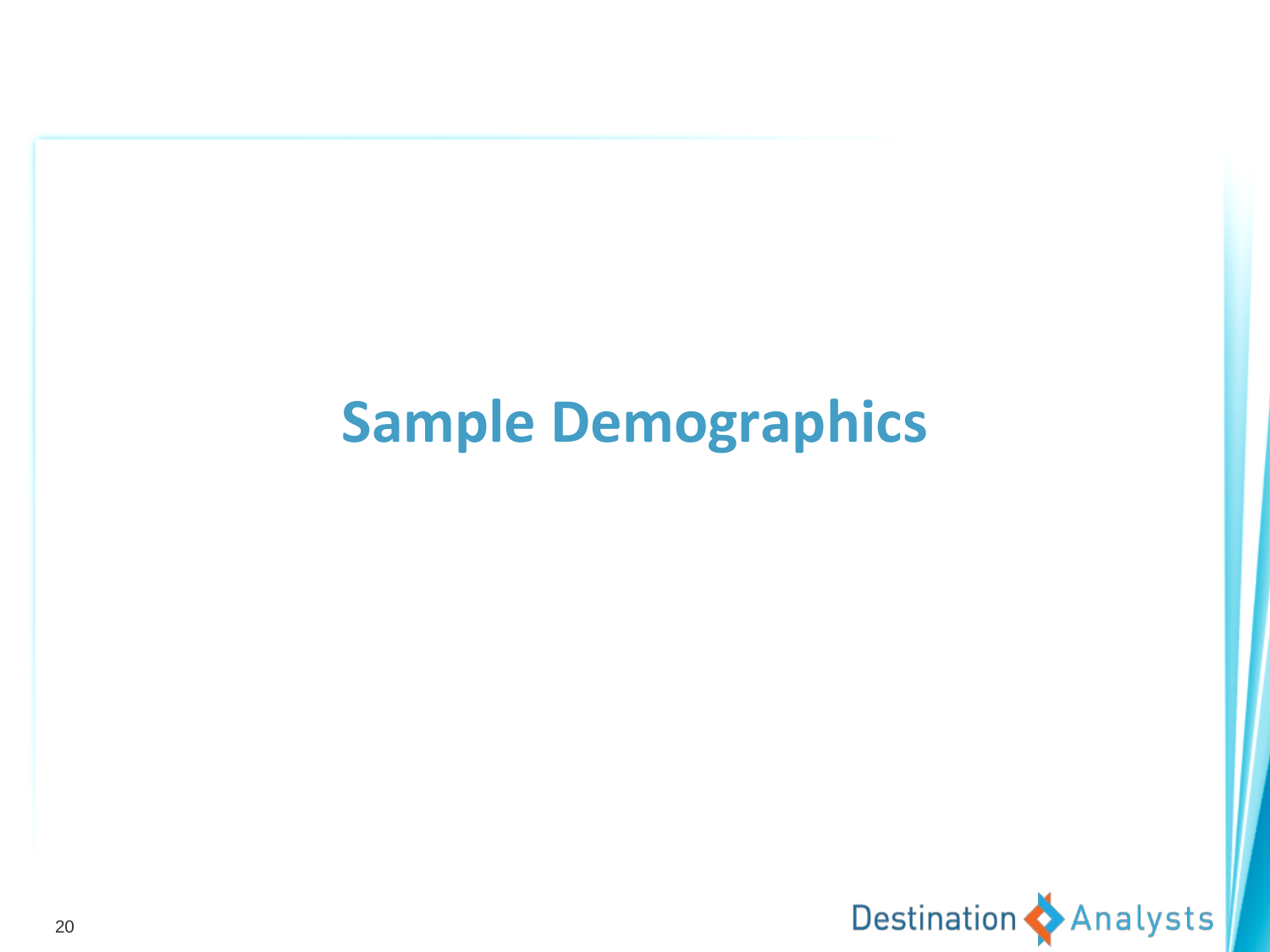#### **Gender**

Survey respondents skewed male at 63.5 percent.



|                        | <b>All</b> | <b>Non-Monterey</b>                   |
|------------------------|------------|---------------------------------------|
|                        |            | <b>Respondents   County Residents</b> |
| <b>Male</b>            | 63.5%      | 69.6%                                 |
| Female                 | 31.9%      | 24.6%                                 |
| I prefer not to answer | 4.6%       | 5.8%                                  |
| <b>Base</b>            | 304        | 171                                   |

Question: Are you? Base: All Respondents. 304 completed surveys.

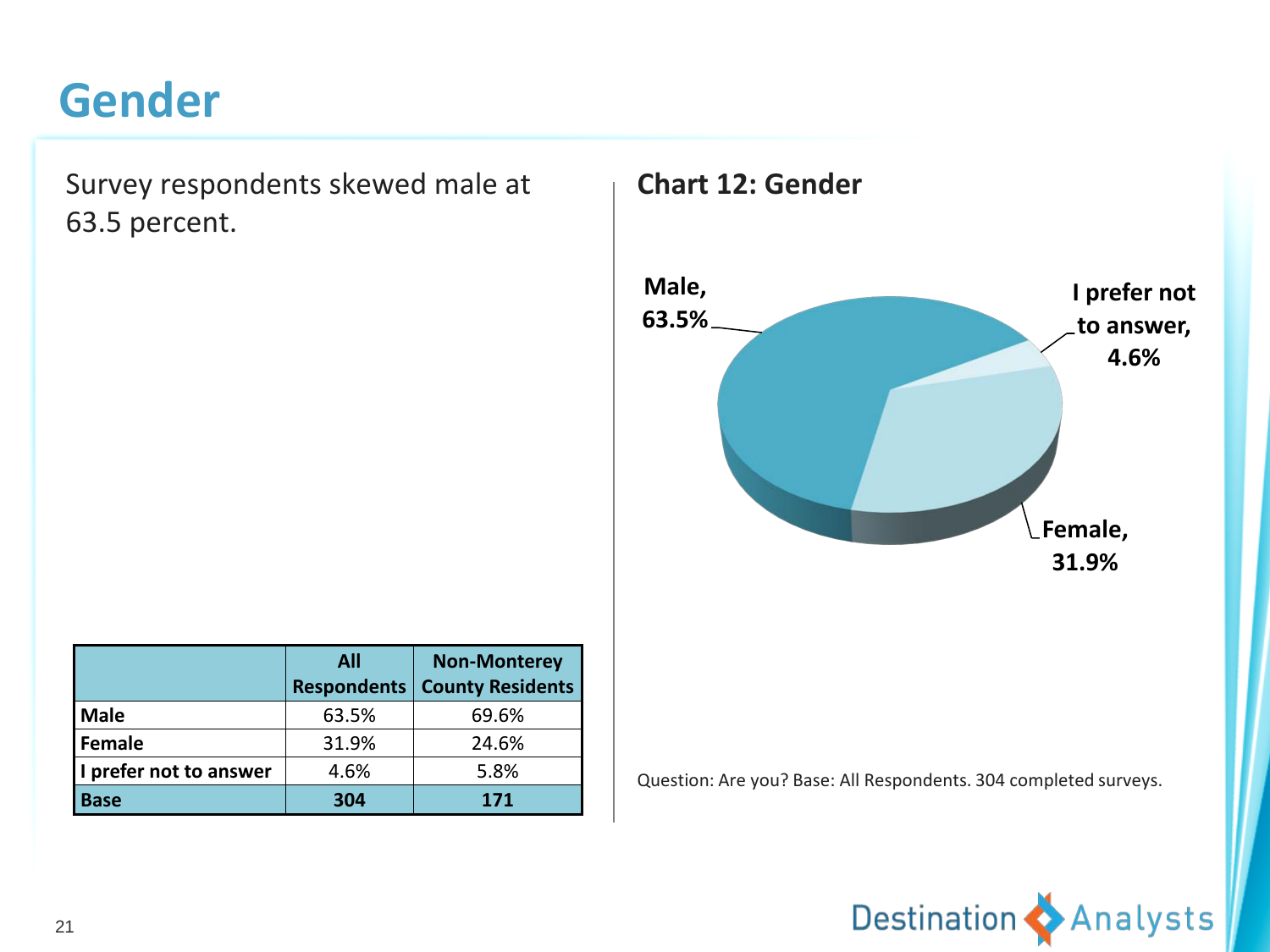#### **Age**

The average age of survey respondents is 49.1 years.

|                        | All                | <b>Non Monterey</b>     |
|------------------------|--------------------|-------------------------|
|                        | <b>Respondents</b> | <b>County Residents</b> |
| Under 20               | 1.7%               | 1.8%                    |
| 20 to 34               | 11.8%              | 8.3%                    |
| 35 to 44               | 19.9%              | 19.0%                   |
| 45 to 54               | 20.3%              | 22.0%                   |
| 55 to 64               | 22.3%              | 23.2%                   |
| 65 or above            | 16.6%              | 17.9%                   |
| I prefer not to answer | 7.4%               | 7.7%                    |
| <b>Mean</b>            | 49.1               | 50.3                    |
| Base                   | 296                | 168                     |

#### **Chart 13: Age**



Question: What best describes your age? (Select one) Base: All Respondents. 296 completed surveys.

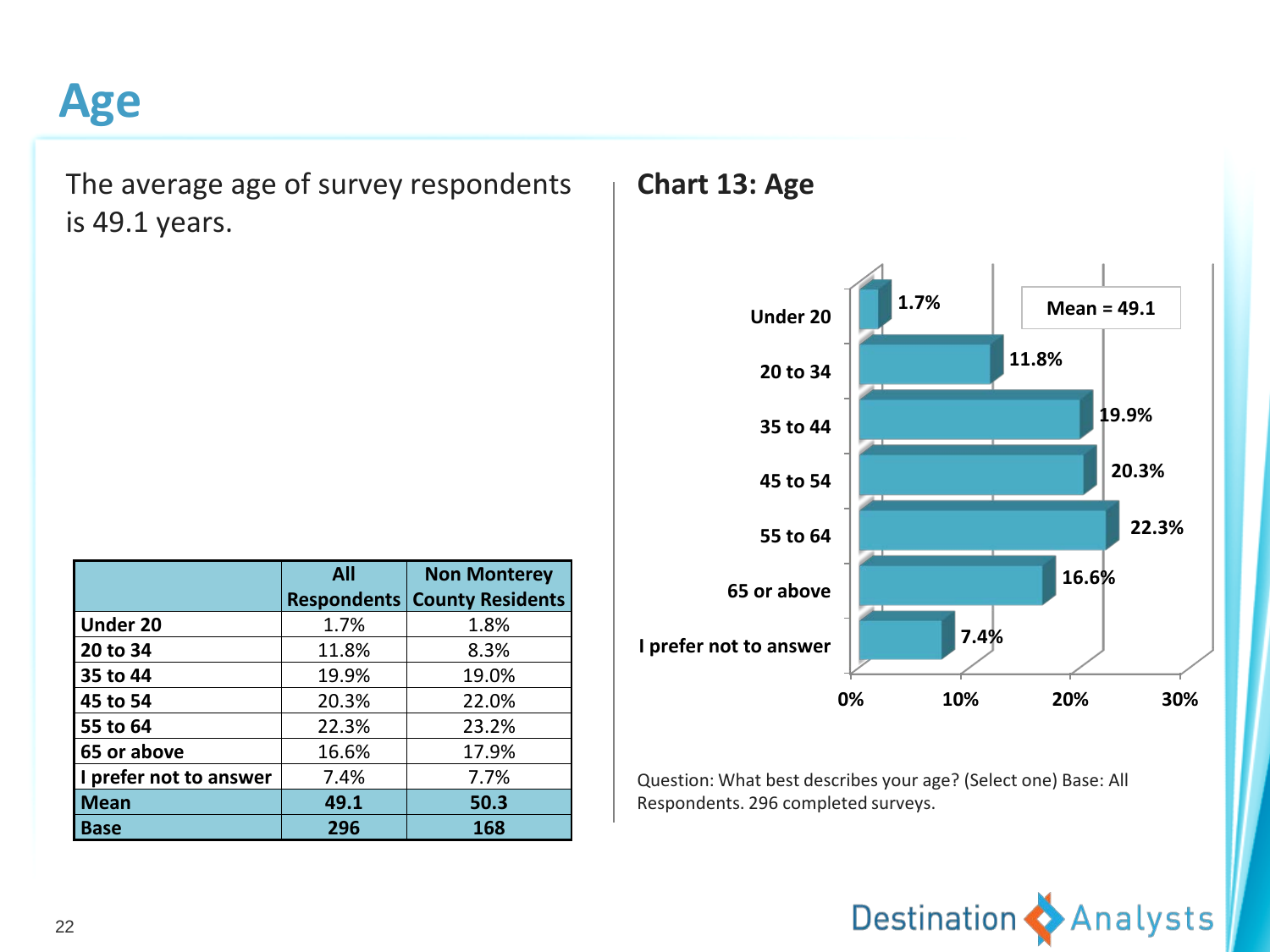### **Annual Household Income**

On average, survey respondents reported an annual household income of \$115,187.

|                        | <b>All</b>         | <b>Non Monterey</b>     |
|------------------------|--------------------|-------------------------|
|                        | <b>Respondents</b> | <b>County Residents</b> |
| Less than \$15,000     | 5.7%               | 3.6%                    |
| \$15,000 to \$44,999   | 10.8%              | 8.9%                    |
| \$45,000 to \$74,999   | 9.4%               | 6.0%                    |
| \$75,000 to \$99,999   | 9.4%               | 8.9%                    |
| \$100,000 to \$149,999 | 17.8%              | 16.7%                   |
| \$150,000 to \$199,999 | 9.8%               | 10.1%                   |
| \$200,000 or more      | 17.8%              | 24.4%                   |
| I prefer not to answer | 19.2%              | 21.4%                   |
| <b>Mean</b>            | \$115,187          | \$129,753               |
| Base                   | 297                | 168                     |

#### **Chart 14: Annual Household Income**



Question: Which best describes the combined annual income of all members of your household? (Select one) Base: All Respondents. 297 completed surveys.

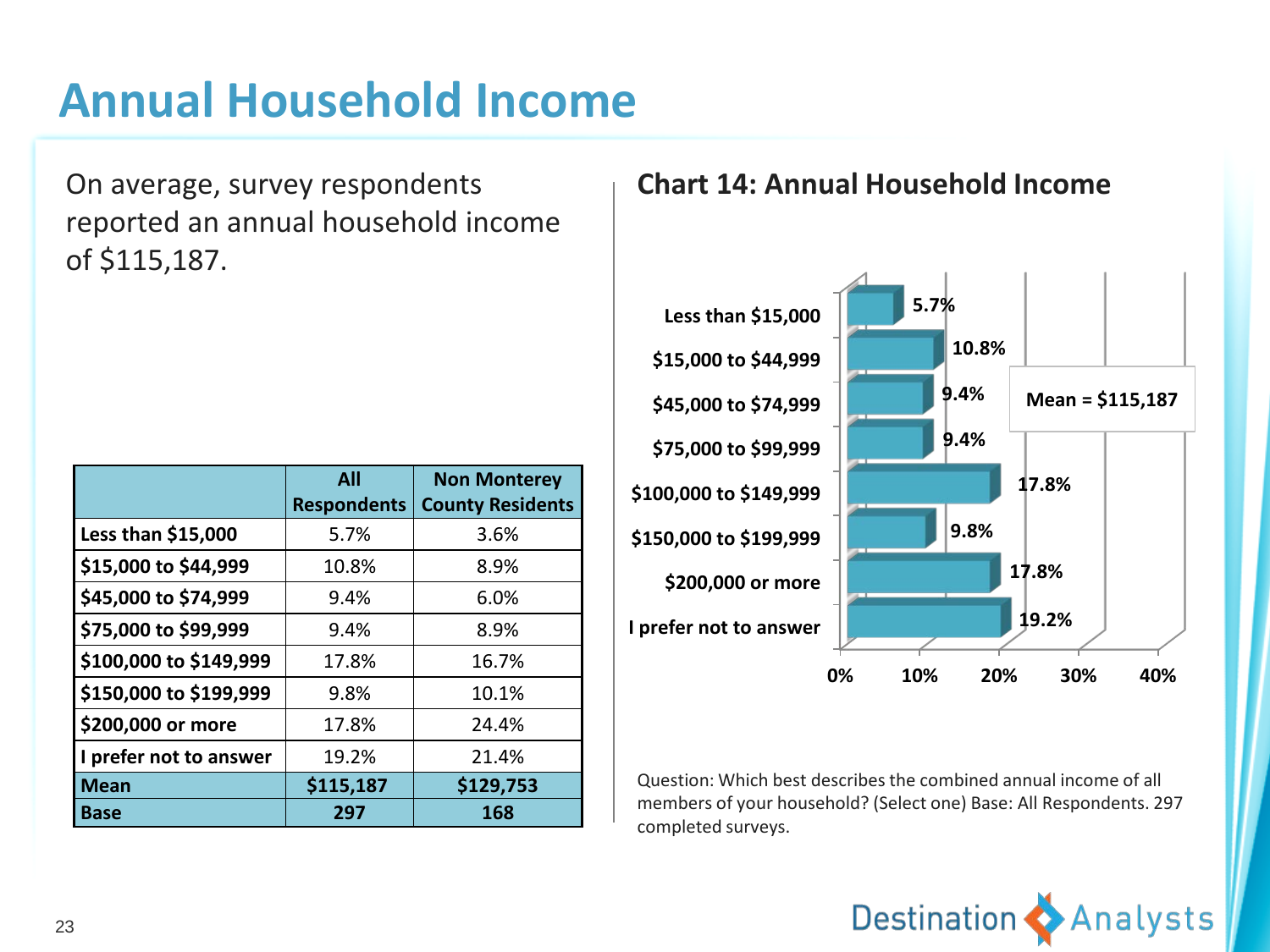#### **Marital Status**

58.2 percent of respondents are either married or partnered, while 31.3 percent report being single. 19.5 percent have children under 18.

|                                             | <b>All</b> | <b>Non Monterey</b><br><b>Respondents County Residents</b> |
|---------------------------------------------|------------|------------------------------------------------------------|
| <b>Single</b>                               | 25.6%      | 22.0%                                                      |
| Single with children<br>under 18            | 5.7%       | 3.6%                                                       |
| Married/partnered                           | 44.4%      | 49.4%                                                      |
| Married/partnered<br>with children under 18 | 13.8%      | 13.7%                                                      |
| I prefer not to answer                      | 10.4%      | 11.3%                                                      |
| <b>Base</b>                                 | 297        | 168                                                        |

#### **Chart 15: Marital Status**



Question: Which best describes your marital status? (Select one) Base: All Respondents. 297 completed surveys.

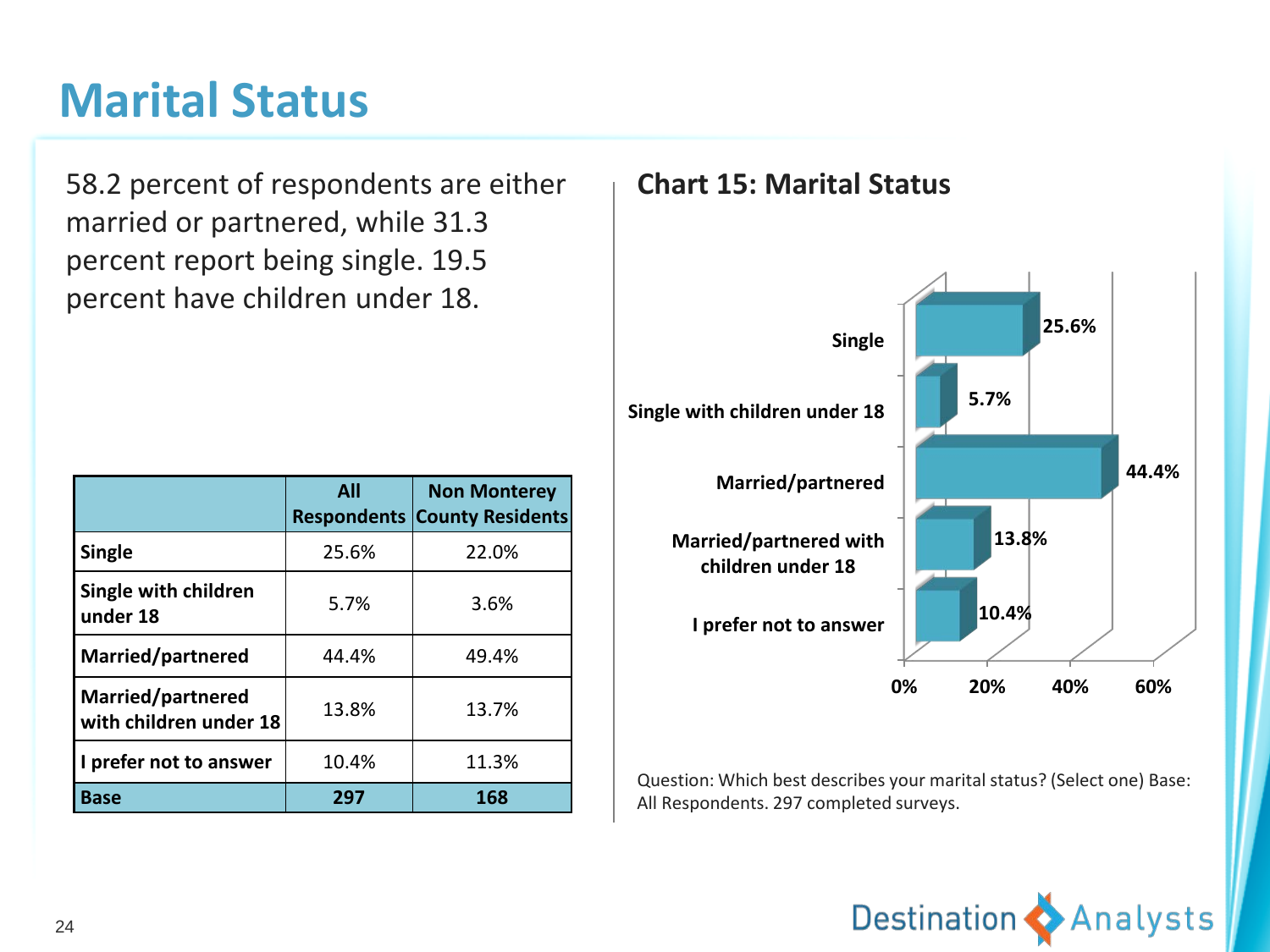### **Ethnicity**

64.9 percent of respondents identify as Caucasian. 7.4 percent are Asian, Pacific Islander, followed by Latino/Hispanic (6.8%).

|                                          | All<br><b>Respondents</b> | <b>Non Monterey</b><br><b>County Residents</b> |
|------------------------------------------|---------------------------|------------------------------------------------|
| Caucasian                                | 64.9%                     | 68.5%                                          |
| Asian, Pacific Islander                  | 7.4%                      | 7.1%                                           |
| Latino, Hispanic                         | 6.8%                      | 4.8%                                           |
| <b>Black, African-</b><br>American       | 5.1%                      | 2.4%                                           |
| <b>Native American,</b><br>Aleut, Eskimo | 2.7%                      | 3.0%                                           |
| <b>Other</b>                             | 3.4%                      | 4.2%                                           |
| I prefer not to answer                   | 9.8%                      | 10.1%                                          |
| <b>Base</b>                              | 296                       | 168                                            |

#### **Chart 16: Ethnicity**



Question: Which best describes your race or ethnic background? (Select one) Base: All Respondents. 296 completed surveys.